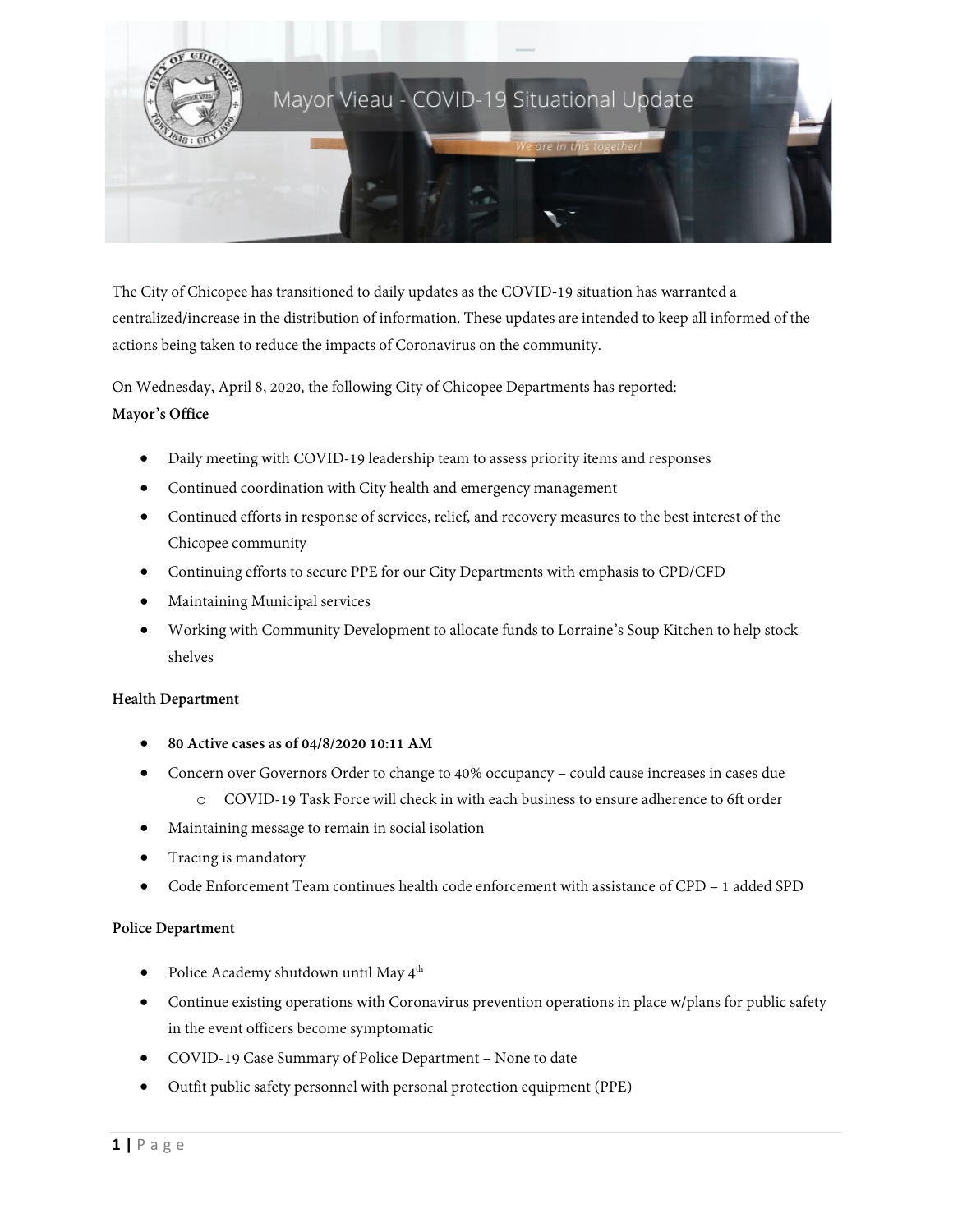

- Getting equipment delivered PPE
- C-3 working with Lorraine's Soup Kitchen to help the homeless during this pandemic
	- o LSK is offering food w/bag lunches
- Interstate Towing offered use of garage to CFD/CPD City Vehicle for sanitization using a touch free system

# **Fire Department**

- Big E becoming a testing site for **First Responders Only** To open Thursday, April 9, 2020
	- o Will not need to present with symptoms to qualify for testing
- Still needs N95 Masks
- COVID-19 Case Summary of Fire Department
	- o 1 tested/confirmed cases
	- o 3 self-quarantine cases
	- o 1 quarantine released case
- Lockboxes will be available for installation if Emergency/Extenuating Case arises

## **Council on Aging**

- 80+ House [phone]calls made by police on 04/07/2020
	- o 22 visits made in person for no-responses
- Wellness Checks for over 800+ -divided among staff for check-in calls
	- o Food needs
	- o Medical needs
- Special Prepared Dinners and Weekend packages available
	- o Grab and Go 8+ orders
	- o Meals on Wheels 150+ delivered daily
	- o More advertisement and press for 04/09/2020

# **DPW**

- Potholes have become priority and citizens are encouraged to use SeeClickFix.com
- Continue existing operations with Coronavirus prevention operations in place
- Utilizing creative ways to rotate staff and provide city services